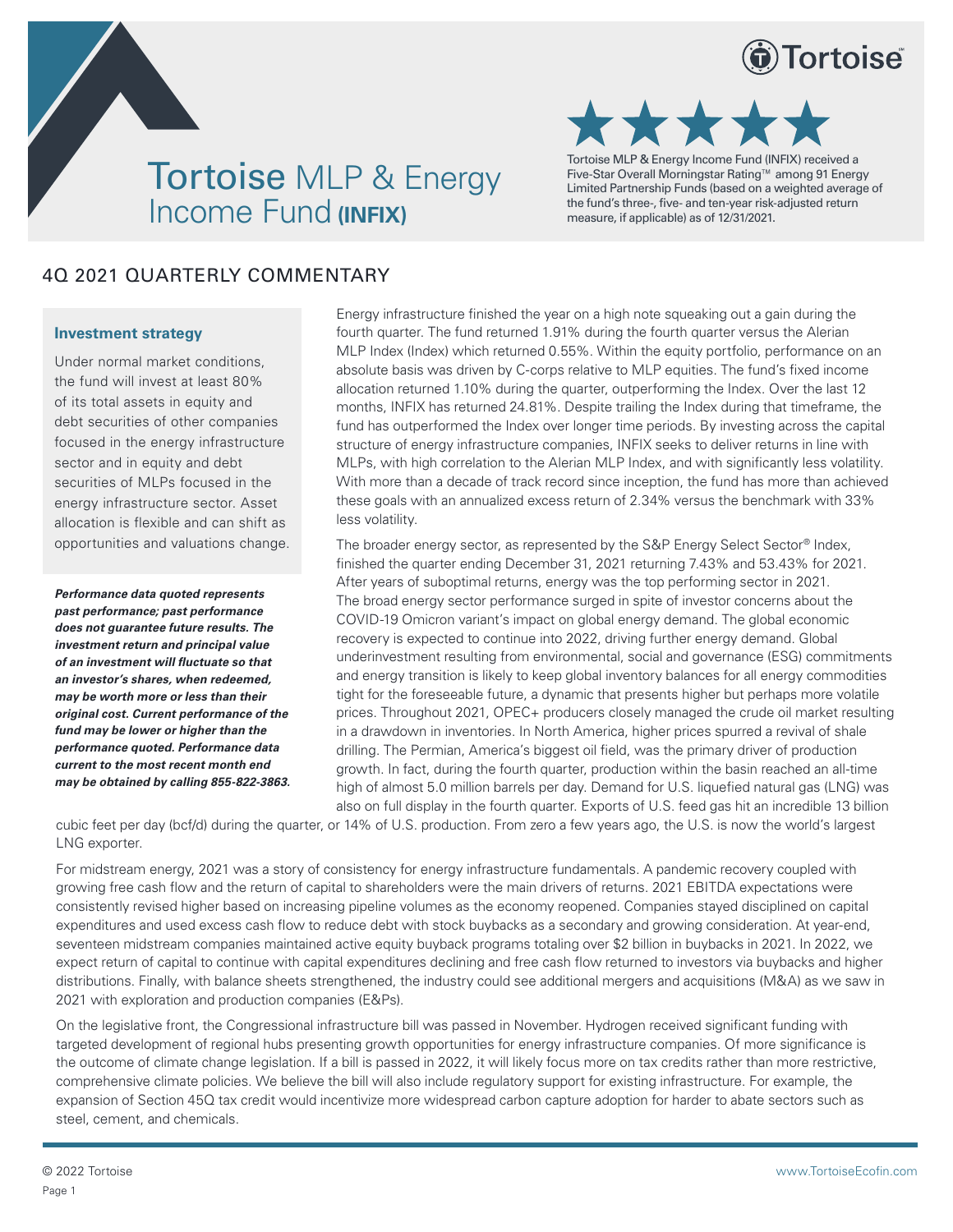

On the regulatory front, demand for low-cost U.S. natural gas created a need for additional natural gas pipelines and LNG export terminals. In the northeast Marcellus Basin, pipeline infrastructure is constrained. Despite this need, the regulatory environment remains incredibly challenging as evidenced by the recent cancellations of the Atlantic Coast Pipeline and the Constitution Pipeline. The one major pipeline under construction is the Mountain Valley Pipeline. The long-haul natural gas pipeline received key water permits during the fourth quarter with a couple hurdles to overcome before becoming operational. While LNG export facilities take time to construct, with the largest outstanding LNG opportunity, Cheniere Energy expects to advance their Corpus Christi stage 3 in 2022 once remaining investment and commercial parameters are met. Finally, Enbridge received final regulatory approval on its Line 3 crude oil pipeline project and started moving volumes during the fourth quarter, making it the largest crude oil project to come online in 2021.

# **Contributors:**

- The equity portion of the portfolio returned 2.9% during the quarter, outperforming the Alerian MLP Index return of 0.6% during the quarter.
- Cheniere Energy Inc. (LNG) continued its positive run boosted by a rapid improvement in the global LNG market and agreed to additional long-term contracts during the quarter.
- ONEOK, Inc. was a top performer after providing higher EBITDA expectations as the company benefited from increased production in the Bakken basin.
- The fixed income returned 1.1% during the quarter and dampened volatility versus the Alerian MLP Index.

#### **Detractors:**

- The fund's largest sector allocation, natural gas pipelines, was down -1.4% for the quarter, but outperformed the Alerian MLP Index's natural gas pipeline sector return of -3.0%.
- Energy Transfer LP achieved considerable progress deleveraging in 2021 but underperformed during the quarter due to the

Equity sale overhang following completion of its merger with Enable Midstream Partners

- Kinder Morgan Inc. fell as the Omicron variant caused some doubt on refined product demand
- Crude oil pipeline companies detracted from absolute performance during the quarter.

| Top 10 holdings (as of 12/31/2021) |         |  |  |
|------------------------------------|---------|--|--|
| 1. Cheniere Energy, Inc.           | 5.7%    |  |  |
| 2. DCP Midstream, LP               | 4.9%    |  |  |
| 3. ONEOK, Inc.                     | 4.7%    |  |  |
| 4. The Williams Companies, Inc     | 4.6%    |  |  |
| 5. Energy Transfer LP              | $4.2\%$ |  |  |
| 6. NextEra Energy Partners LP      | $4.0\%$ |  |  |
| 7. MPLX LP                         | 3.9%    |  |  |
| 8. Plains GP Holdings L.P.         | 3.8%    |  |  |
| 9. ConocoPhillips                  | $3.2\%$ |  |  |
| 10. NGPL Pipeco LLC                | 3.1%    |  |  |

# **Portfolio as of 12/31/2021** (unaudited)



Fund holdings are subject to change and are not recommendations to buy or sell any security. Due to rounding, totals may not equal 100%.

\*Other includes oil and gas production, oil field services, refining and marine transportation

*Due to rounding totals may not equal 100%.*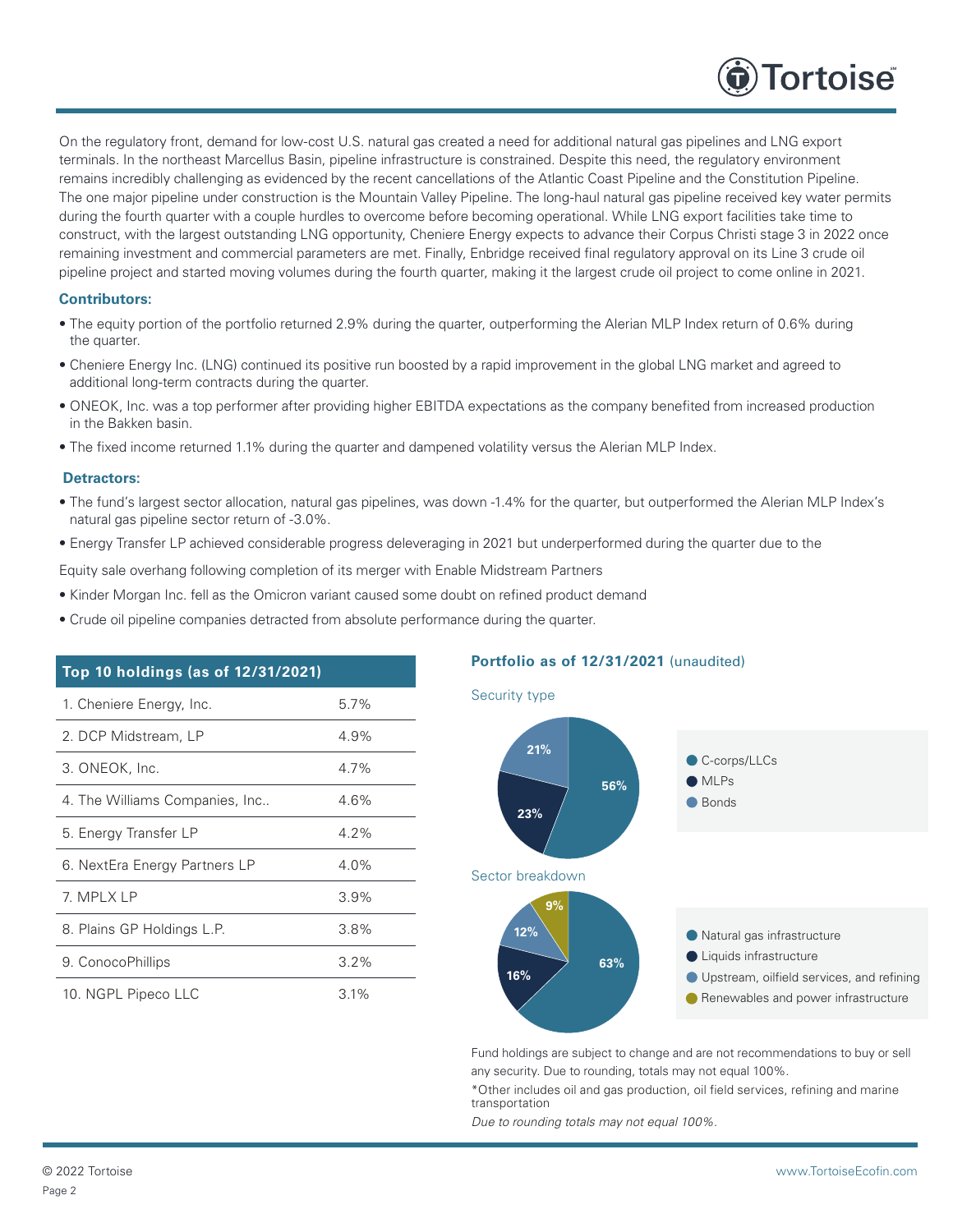

## **Performance (as of 12/31/2021)**

|              | Class                    | 40 2021  | Calendar<br>YTD | year   | 3<br>year | 5<br>year | 10<br>year | Since<br>inception    | Standard<br>deviation |
|--------------|--------------------------|----------|-----------------|--------|-----------|-----------|------------|-----------------------|-----------------------|
| <b>INFIX</b> | Institutional            | 1.91%    | 24.81%          | 24.81% | 7.46%     | $0.00\%$  | 2.19%      | 3.45%                 | 19.05%                |
| <b>INFRX</b> | A Class (excluding load) | 1.89%    | 24.65%          | 24.65% | 7.23%     | $-0.21%$  | 1.96%      | 3.23%                 | 19.08%                |
| <b>INFRX</b> | A Class (maximum load)   | $-3.74%$ | 17.89%          | 17.89% | 5.24%     | $-1.33%$  | 1.39%      | 2.70%                 | N/A                   |
| <b>INFFX</b> | C Class (excluding CDSC) | 1.56%    | 23.66%          | 23.66% | 6.41%     | $-0.99\%$ | 1.16%      | 2.50%                 | N/A                   |
| <b>INFFX</b> | C Class (including CDSC) | 0.56%    | 22.66%          | 22.66% | 6.41%     | $-0.99%$  | 1.16%      | 2.50%                 | N/A                   |
| <b>AMZX</b>  | Alerian MLP Index        | 0.55%    | 40.17%          | 40.17% | 2.12%     | $-2.70%$  | $-0.26%$   | $1.11\%$ <sup>2</sup> | 28.28%                |

The Fund's gross expense ratios are 1.14%, 1.39%, and 2.14% for the Institutional, A, and C Class Shares, respectively.

*Performance for periods over one year is annualized. Performance data quoted represents past performance; past performance does not guarantee future results. The investment return and principal value of an investment will fluctuate so that an investor's shares, when redeemed, may be worth more or less than their original cost. Current performance of the fund may be lower or higher than the performance quoted. Performance data current to the most recent month end may be obtained by calling 855-TCA-Fund (855-822-3863). Performance data shown reflecting the A Class (maximum load) reflects a sales charge of 5.50%. Performance*  data shown "excluding load" does not reflect the deduction of the maximum sales load. Performance data shown for the C Class (including CDSC) reflects a *contingent deferred sales charge (CDSC) of 1% for the first 12 months of investment. Performance data shown "excluding CDSC" does not reflect the deduction of the CDSC. If reflected, the load and the CDSC would reduce the performance quoted. Investment performance reflects fee waivers in effect. In the absence of such waivers, total return would be reduced.* 

The returns for A and C Class Shares prior to their inception date are those of Institutional Class Shares that have been recalculated to apply the estimated fees and expenses, net of any fee and expense waivers.

1 Alerian MLP Index performance and Standard Deviation are calculated from inception of Institutional Class Shares: 12/27/2010. Standard deviation is a measure of daily volatility, which shows how much variation exists from the average return.

The 30-Day SEC Yield was 3.92%, 3.48%, and 2.93% for the Institutional, A and C Class Shares, respectively.

The 30-Day SEC Yield reflects annualization of the Fund's total net investment income per share for the 30-day period ended on the last day of the month.

### **Disclosures**

Investing in MLPs using mutual funds allows the investor to delay paying taxes on any distributed income until the investment is sold, potentially enabling any gains to qualify as long term (which are taxed at a lower rate than short-term capital gains).

Investments in securities of MLPs involve risks that differ from investments in common stock including risks related to limited control and limited rights to vote on matters affecting the MLP, risks related to potential conflicts of interest between the MLP and the MLP's general partner, cash flow risks, dilution risks and risks related to the general partner's limited call right. Additionally, investing in MLPs involves material income tax risks and certain other risks. Actual results, performance or events may be affected by, without limitation: (1) general economic conditions (2) performance of financial markets (3) interest rate levels (4) changes in laws and regulations and (5) changes in the policies of governments and/or regulatory authorities. MLPs may have additional expenses, as some MLPs pay incentive distribution fees to their general partners. The value of MLPs depends largely on the MLPs being treated as partnerships for U.S. federal income tax purposes. If MLPs were subject to U.S. federal income taxation, distributions generally would be taxed as dividend income. As a result, after-tax returns could be reduced, which could cause a decline in the value of MLPs. If MLPs are unable to maintain partnership status because of tax law changes, the MLPs would be taxed as corporations and there could be a decrease in the value of the MLP securities.

The fund is non-diversified, which means that the fund may invest in the securities of relatively few issuers. Investments in securities of a limited number of issuers or primarily of the energy infrastructure sector exposes the fund to greater market risk and potential losses than if its assets were diversified among the securities of a greater number of issuers. The fund may invest in derivatives, (futures and options), high yield debt (also known as junk bonds) and exchange traded funds ("ETFs"). These investments involve significant risks and losses may occur. Derivatives may be more sensitive to changes in market conditions and may amplify risks. The fund may invest in the debt securities of MLPs and generally, fixed income securities decrease in value when interest rates rise. High yield securities are below investment grade quality and may be considered speculative with respect to the issuer's continuing ability to make principal and interest payments. Certain transactions including the use of derivatives may give rise to a form of leverage which may increase the risk of loss and cause fluctuations in the market value of the fund's portfolio to have disproportionately large effects or cause the NAV of the fund generally to decline faster than it would otherwise.

The fund intends to elect to be treated and to qualify each year, as a "regulated investment company" under the U.S. Internal Revenue Code of 1986 (the "Code"). To maintain qualification for federal income tax purposes as a regulated investment company under the Code, the Fund must meet certain source-of-income, asset diversification and annual distribution requirements. If for any taxable year the Fund fails to qualify for the special federal income tax treatment afforded to regulated investment companies, all taxable income will be subject to federal income tax and possibly state and local income tax at regular corporate rates (without any deduction for distributions to shareholders) and any income available for distribution will be reduced.